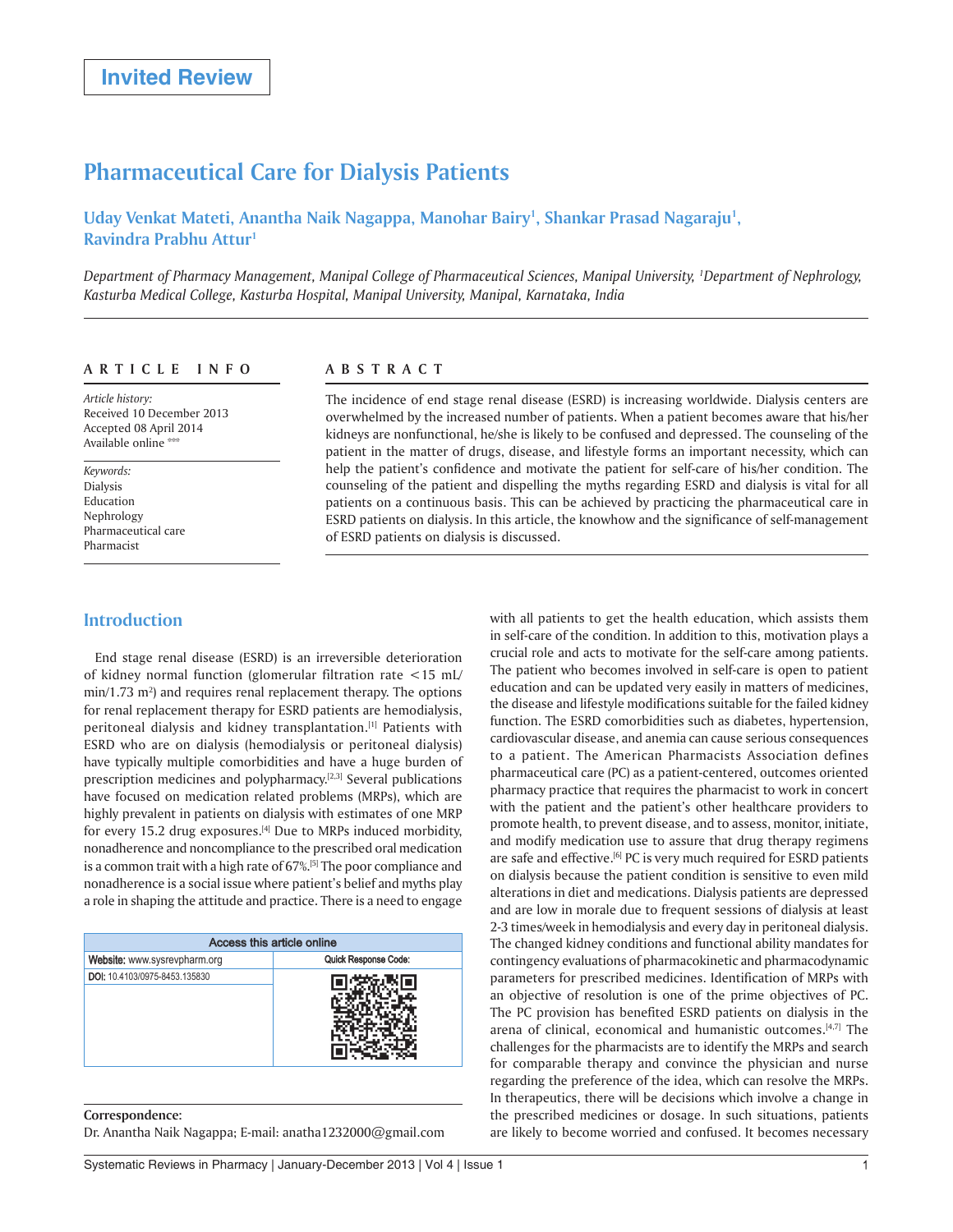to reassure the confidence of the patient by providing clarification as to why the medicines or dosage was changed by the prescriber. The pharmacist's application of skills and knowledge are the guiding principles in developing a customized PC plan for a patient. The PC cycle essentially involves assessment of the needs of drug therapy, lifestyle changes, and disease conditions. The patient's explicit PC plan focuses on recognition of actual and potential outcomes of MRPs. The rational subsequent step is to develop and implement a customized care plan for the patient. The PC cycle is complete with periodic evaluation and review of the identified objectives of the care plan. The outcomes of the PC cycle should be able to identify and classify the issues in the treatments and patient's compliance which are discussed or shared with physician, pharmacist or nurse providing healthcare for that patient. The referrals to doctors or nurses are important outcomes of PC cycle.<sup>[8]</sup> The findings of clinical pharmacists are appreciated for early and timely identification and resolution of MRPs, improvement in patient compliance, provision of drug information to healthcare professionals and patients. They are also well-known for their intellectual insights for improving biochemical and therapeutic responses of drug therapy, which have a direct impact on improving outcome of therapy and the quality of life. The summary of impact of clinical pharmacist interventions on hemodialysis patients is specified in Table 1.[4,7,9-14]

# *Pharmaceutical care cycle in dosage adjustment for end stage renal disease patients*

The clinical pharmacist plays a pivotal role in connecting the doctors and nurse with patients. The well-trained clinical pharmacist's approach to the patient is to assess the level of morbidity and other socioeconomic issues in the therapy. He corresponds with the fellow healthcare providers in matters of drugs

thus saving their effort and time. The clinical pharmacist having a sound background of pharmacokinetics and pharmacodynamics is expert in customized dosage adjustment in ESRD patients, which is the prime aspect of pharmacotherapy. The dose adjustment of drugs is based on the creatinine clearance of the patients. The creatinine clearance in adult patients can be calculated by the Cockcroft-Gault Equation, which is commonly used for estimation of creatinine clearance [Equations 1 and 2].[15]

$$
GFR_{\text{Male}} = ([140 - Age] \times Body weight [kg])/[72 \times Serum creationine [mg/dL])
$$
\n
$$
(Equation 1)
$$

$$
GFR_{\text{Female}} = 0.85 \times GFR_{\text{Male}} \tag{Equation 2}
$$

Creatinine clearance is an index for initiating drug therapy in ESRD patients who have compromised renal function. Creatinine clearance is usually calculated for empirical adjustment of dose and its frequency. The estimation of the drugs in the dialysate acts as a guide for deciding the schedule and the amount of the drug to be administered. In ESRD patients whether a drug can be taken before or after dialysis is an aspect for which patients look to pharmacist's guidance. Based on the dialyzability of the drug in question the pharmacists can advise when to take the drug.

#### *Fluid management in dialysis patients*

Patients on hemodialysis have a fluid intake restriction of 500- 700 ml, plus the preceding day urine output. The recommended weight gain for hemodialysis patient should not be more than 1.5-2 kg between dialysis sessions.<sup>[16]</sup> For example: If the volume of the urine is 250 ml in 24 h, the fluid intake can be 750-1000 ml in 24 h. However, in peritoneal dialysis patients fluid intake of 3 L/day

| Table 1: Impact of clinical pharmacist interventions on hemodialysis patients |                                 |                                            |                      |                                |                          |                                                                                                                                                                                                                                                                                                                                                                                                                         |  |  |  |
|-------------------------------------------------------------------------------|---------------------------------|--------------------------------------------|----------------------|--------------------------------|--------------------------|-------------------------------------------------------------------------------------------------------------------------------------------------------------------------------------------------------------------------------------------------------------------------------------------------------------------------------------------------------------------------------------------------------------------------|--|--|--|
| Name of the<br>author                                                         | <b>Targeted</b><br>population   | <b>Intervention</b>                        | Sample Study<br>size | site                           | <b>Study</b><br>duration | <b>Outcome</b>                                                                                                                                                                                                                                                                                                                                                                                                          |  |  |  |
| Sathvik et al. <sup>[9]</sup><br>2007                                         | <b>Hemodialysis</b><br>patients | Patient medication<br>knowledge            | 90                   | Mysore,<br>India               | 16 weeks                 | Medication knowledge of HD patients was improved<br>through medication education session                                                                                                                                                                                                                                                                                                                                |  |  |  |
| Abraham et al. <sup>[10]</sup><br>2012                                        | <b>Hemodialysis</b><br>patients | Patient counseling                         | 50                   | Kochi.<br>India                | 6 months                 | The increase in score in all four domains (physical,<br>psychological, environmental and social) among the test<br>group compared to control group                                                                                                                                                                                                                                                                      |  |  |  |
| Abraham and<br>Ramachandran <sup>[11]</sup><br>2012                           | patients                        | Hemodialysis Patient counseling            | 81                   | Kochi.<br>India                | 12 months                | The increase in score in all four domains (physical,<br>psychological, environmental and social) among the test<br>group compared to control group                                                                                                                                                                                                                                                                      |  |  |  |
| Thomas <i>et al.</i> <sup>[12]</sup><br>2009                                  | patients                        | Hemodialysis Patient counseling            | 56                   | Ernakulam,<br>India            | 6 months                 | The mean HRQoL in the test group showed a consistent<br>improvement of 2% in 6 months compared to control group                                                                                                                                                                                                                                                                                                         |  |  |  |
| Dashti-Khavidaki<br>et al. <sup>[13]</sup> 2013                               | patients                        | Hemodialysis Pharmaceutical care           | 92                   | Tehran,<br>Iran                | 6 months                 | PC significantly improved HRQoL of HD patients especially<br>in the role-emotional, mental health, social functioning, and<br>general health dimensions                                                                                                                                                                                                                                                                 |  |  |  |
| Pai et al. <sup>[14]</sup> 2009                                               | patients                        | Hemodialysis Pharmaceutical care           | 107                  | New York, 2-year<br><b>USA</b> |                          | Patients who have clinical care provided by pharmacists<br>do not have worsened HRQoL after I year and are able to<br>maintain HRQoL for an additional year                                                                                                                                                                                                                                                             |  |  |  |
| Pai et al. <sup>[4]</sup> 2009                                                | patients                        | Hemodialysis Pharmaceutical care           | 104                  | New York, 2-year<br><b>USA</b> |                          | Identification and resolution of MRPs through PC resulted<br>in decreased drug use and costs for patients undergoing<br>hemodialysis. Hospitalization rates were significantly lower<br>in the PC group, with a trend toward shorter duration                                                                                                                                                                           |  |  |  |
| Dashti-Khavidaki<br>et al. <sup>[7]</sup> 2012                                | patients                        | Hemodialysis Clinical pharmacy<br>services | 86                   | Tehran.<br>Iran                | 6 months                 | Serum Ca concentration was increased in hypocalcaemia<br>patients and decreased in hypercalcemia patients until it<br>reached the optimal range in both groups. Hb concentration<br>increased in anemic patients and serum ferritin reached<br>target values in all patients. Total cholesterol, low-density<br>lipoprotein cholesterol and triglycerides decreased to near-<br>optimal values in dyslipidemia patients |  |  |  |

HD = Hemodialysis, PC = Pharmaceutical care, HRQoL = Health related quality of life, Ca = Calcium, MRPs = Medication related problems, Hb = Hemoglobin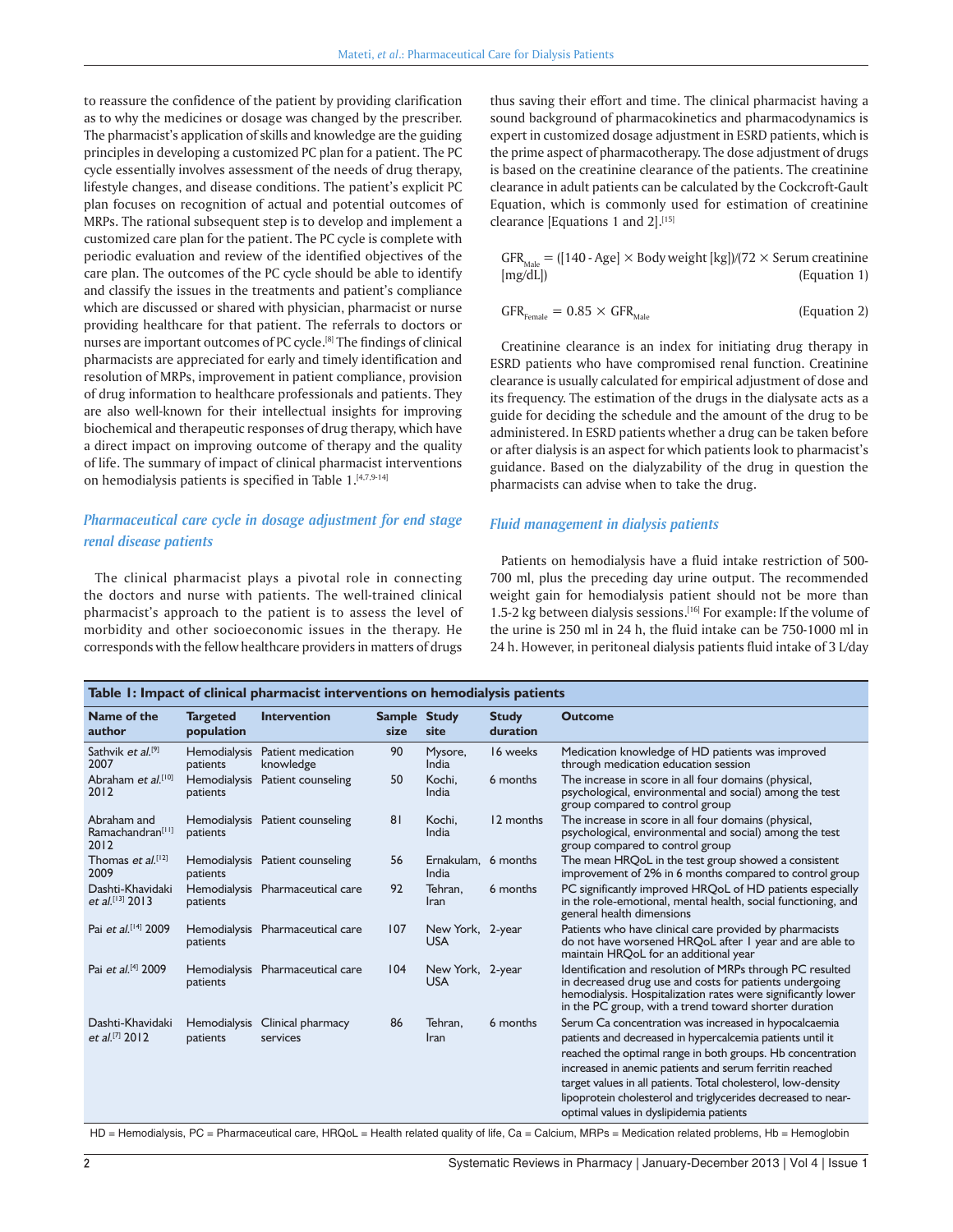may be allowed due to daily dialysis in which the fluid overload is taken care of.<sup>[17]</sup> Fluid overload can lead to breathlessness, swelling, high blood pressure and eventually leading to enlargement of the heart and its failure.

#### *Managing thirst in dialysis patients*

Thirst is a subjective feeling, which becomes irresistible due to dryness of mouth and throat. This can be addressed by keeping the mouth and throat in wet condition. Reusable ice cubes are used to overcome the discomfort caused by thirst. One of the important objectives of management of hemodialysis patients is to prevent fluid overload. They can keep their mouth and throat moist with saliva without drinking cool drinks or fluid intake. False bottomed mug can also help the patients to achieve psychological contentment. The containers for drinking water should always be <200 ml and never be bigger than 500 ml bottle, which helps the patient to resist the temptation of compulsive drinking.[16] The patient should be educated about the dangers of consuming salty and spicy foods as they increase thirst and tendency to drink more water. The patient should be knowledgeable regarding the hidden fluids present in food items, fruits, vegetables, which add to the fluid overload - for example, water enriched fruits and vegetables such as water melons, grapes, apples, oranges, tomatoes, lettuce, and celery. The objective of education is to create awareness, motivate and practice the fluid restriction voluntarily. The alertness regarding the relationship between hot and humid conditions and thirst can be beneficial in controlling fluid intake. For example, avoiding hot environment can be an important practical tip. Patients can save on fluid intake, while using oral medication along with meals. Candies and condiments such as hard sweets, gum, mints, or a wedge of lime or lemon to combat dry mouth, which stimulate secretions of saliva and keep the mouth wet. This can also be achieved by rinsing the mouth with mouthwash. However, one should be cautioned about risk of swallowing.[16,18]

#### *Salt management in dialysis patients*

Sodium chloride is a natural ingredient present in most of the foodstuffs. Processed foods such as canned, packaged and fast foods have added sodium, which may go unnoticed. The high sodium levels in ESRD patients on dialysis induce them to consume more water due to irresistible thirst with the burden of high blood pressure with edema. Salt management is an important strategy for supervision of ESRD patients on dialysis. Sodium intake is instrumental in the fluid related weight gain between the dialysis sessions. If the patient has consumed excess salt it is usually indicated by episodes of hypertension, which is missing in the case of consumption of water alone. The prescribed intake of sodium for patients on hemodialysis is between 1.6 and 2 g/day (depending on urine output). In peritoneal dialysis patients a more liberal salt intake of 6-8 g/day is allowed because it can be easily removed by daily dialysis.[16,17] Common salt is a combination of sodium and chloride ions one tablespoon of salt has approximately 2.4 g of sodium. The concealed salts present in fruits and vegetables can be minimized by rinsing the slices in plain water before consumption. The salt being soluble in water gets easy separated. One can use grated fruits and vegetables in cooking as it removes the salt present in the peelings. Substitution of lemon and raw mango to impart salty taste to the food can reduce the requirement for common salt. Similarly, using

fresh herbal spices like green chilies, coriander and mint can be beneficial. The caution to rinse in water all the canned foodstuffs (vegetables, beans, meat, and fish) before consumption can reduce the salt burden. Calculating the total salt intake from packaged and canned foodstuffs by computing the label mentioned sodium content can be helpful in salt management.[18]

#### *Energy and protein turnover in dialysis patients*

Energy is derived in the body by metabolizing carbohydrates, fat, and protein. The metabolic end products are carbon dioxide and water for carbohydrates, aldehydes and ketone bodies for fat and urea and water for proteins. The compromised kidney function mandates the patients to derive more energy from proteins instead of carbohydrates and fats. This explains the requirement of high protein for dialysis patients. The carbohydrate derived energy may cause an increase in water load. The energy derived from proteins is safe as excess urea is extracted twice a week in dialysis. The fat metabolic end products are detrimental due to their influence on pH imparting acidity to the blood. The energy and protein nutritional status in dialysis patients can be measured by estimating the serum albumin, serum pre-albumin, serum creatinine and the creatinine index, dietary interviews and diaries, protein equivalent of total nitrogen appearance, anthropometry, subjective global nutritional assessment, dual energy X-ray absorptiometry and adjusted edema-free body weight. Energy expenditure of patients undergoing maintenance dialysis is similar to that of normal and healthy individuals. Serum albumin level should be monitored each month for fluctuations. If albumin level is below the normal, it means that the patient is progressing toward negative protein balance. Hypoproteinemia can result from a diet low in proteins. If not corrected, chances of getting frequent infections leading to hospitalizations are increased. The daily energy intake for dialysis patients aged <60 years is 35 kcal/kg/day and for patients aged more than 60 years is 30-35 kcal/kg/day.[19] To meet the energy requirements, hemodialysis patients are to take 1.2 g/kg/day of protein and peritoneal dialysis patients are to take 1.2-1.3 g/kg/day of protein.<sup>[19]</sup> Beans, peas, lentils, soy milk, nuts and nut spreads such as almond butter, peanut butter, soy nut butter, and sunflower seeds are a safe source of natural proteins. Food rich in carbohydrate and low in protein are bread, cereals, pasta, noodles, and rice. Animal derived proteins from foodstuffs such as mutton, chicken, fish, eggs and dairy products such as milk cheese and yogurt need to be consumed with caution.

#### *Potassium management in dialysis patients*

Potassium is an important constituent of blood and tissues. It plays an important function in the depolarization and repolarization cycle of neurons and muscles. Potassium level is maintained by the kidneys in order to optimize neuromuscular function. During the resting potential of a cell the intracellular potassium levels are higher than extracellular levels. The ion specific channels of sodium and potassium open up heralding depolarization in which the potassium goes out of the membrane and sodium enters the cells due to the difference in gradient. The cycle is complete with repolarization where in sodium potassium ATPase pumps potassium in and sodium out of the cell. This process is mainly dependent on the concentration gradient. In hyperkalemia due to high concentration of potassium in extracellular fluids the diffusion of potassium will be from outside to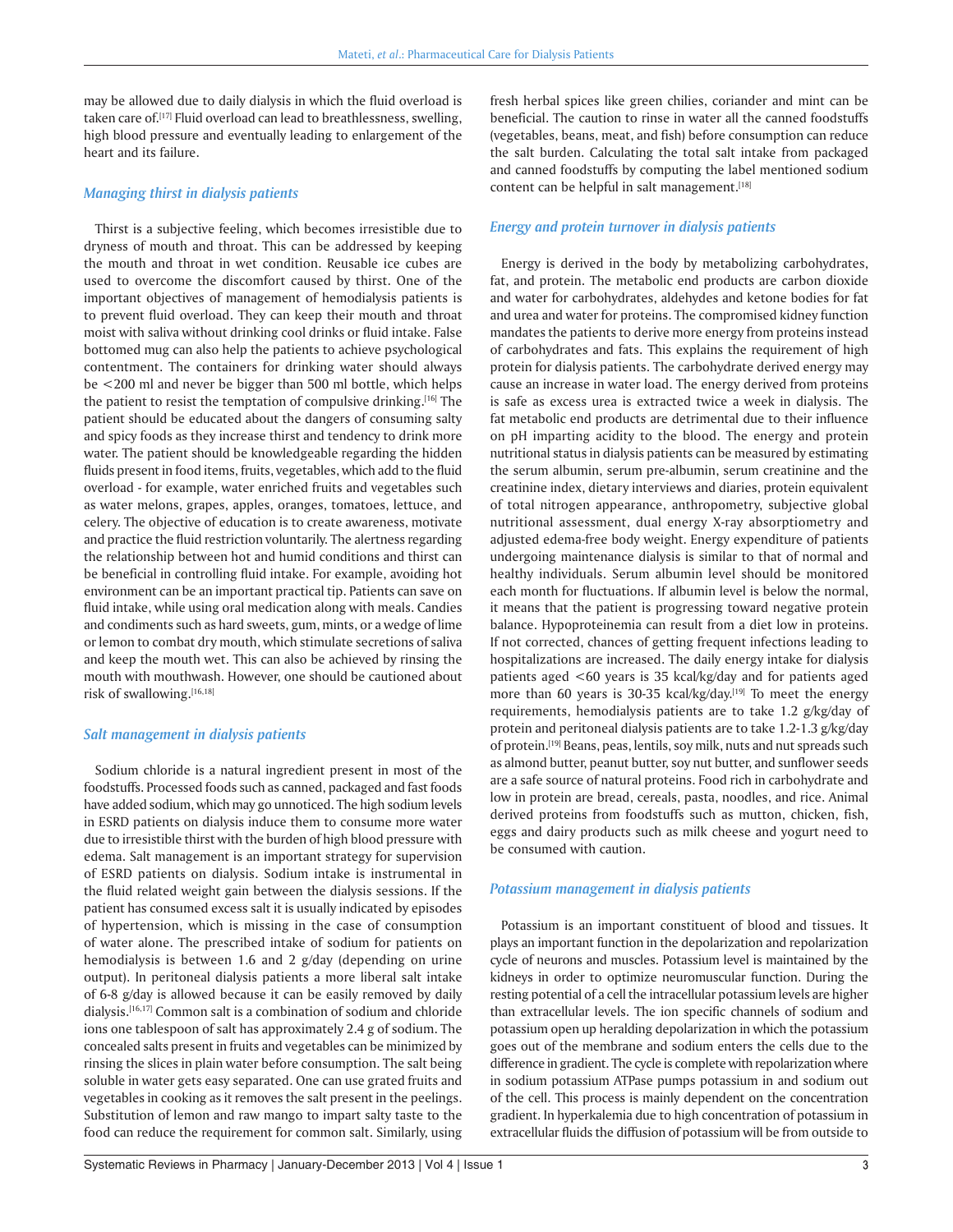inside hampering the depolarization and repolarization cycle, which effects neuronal and muscular functions. In ESRD patients as the kidneys are nonfunctional the normal potassium balance gets affected leading to hyperkalemia. The potassium derived from diet gets accumulated in the body as it is not excreted out. Some potassium is present abundantly in nature, and foodstuffs invariably contain some potassium in hidden form. One needs to take into account all the potassium consumed in the form of food as it is critical to maintain the potassium levels near to normal values. One of the important objectives of dialysis is to maintain the potassium level in the blood. If not, it can cause weakness in muscle contraction, arrhythmia, and cardiac arrest. Potassium levels should be monitored every month. The dietary potassium is generally restricted to 2-3 g/day for patients on hemodialysis and 3-4 g/day for peritoneal dialysis.<sup>[19]</sup> Dialysis patients are advised to restrict the potassium intake by choosing the food stuff low in potassium. Fruits and food stuffs rich in potassium are bananas, oranges/orange juice, sweet limes, dates (dried), mangoes, kiwi and prunes/prune juice. Vegetables which are rich in potassium are potatoes, sweet potatoes, tomatoes/tomato juice/tomato sauce, split peas, lentils, beans, spinach (cooked), mushrooms (cooked), chili peppers and pumpkin. Fruits which are low in potassium such as apples/apple juice, papayas, pineapple, grapes/grape juice, cranberry juice and dates (fresh) are recommended. Vegetables which are low in potassium such as cabbage, carrots, cauliflower, cucumber, celery and onions (raw), mushrooms (fresh), summer squash (cooked) and green beans are recommended.

#### *Phosphorus and calcium balance in dialysis patients*

Phosphorous is an important element required for nucleic acids, enzymes and adenosine-5'-triphosphate. It is distributed even in the bone as calcium phosphate. Calcium is mostly present in conjugation with phosphate. The sequestration of calcium into bone is the interplay of parathyroid hormone, vitamin D and phosphorus. Vitamin D is converted to its active form with enzymes released by the kidney. Phosphate excretion is through the gastrointestinal tract (GIT) by active secretions. In ESRD patient's phosphate accumulation poses a challenge as it is difficult to get rid of it by dialysis. Hence, the phosphate binders are given orally with diet. This will help in removing phosphates from the system. In healthy people, the excess phosphate gets secreted by the kidney by an active process. The phosphorus is widely distributed in food items and acts as a source for pooling of phosphate in the body. High levels of phosphorus can cause resorption of the bone causing calcium to move from the bone to blood. This results in weakness, pain with fragile bones and other symptoms including itchy skin and formation of calcium enriched stone in the gallbladder and urinary tract crystals. Hence, it becomes essential to maintain the phosphorus and calcium levels near normal. It is only possible by assessing the levels of phosphorus and calcium once in a month and parathyroid hormone levels should be monitored once in 3 months. Calcium, phosphate and parathyroid hormone levels are utilized in management of phosphorus and calcium balance in dialysis patients. Dietary phosphorus need to be restricted to 0.8-1 g/day and should be implemented if serum phosphorus levels rises to  $>4.6$  mg/dl. Tissue calcification is the deposition of calcium in the tissues. Serum calcium phosphorus product levels are utilized to guide the prevention of depositions. It is usually safe to maintain the levels at <55 mg/dl. Calcium intake should is targeted to below 1.5 g/day, and total calcium intake (supplements and diet) should not exceed 2 g/day.<sup>[20]</sup> Foodstuff such

as milk, cheese, dried beans, peas, colas, nuts, and peanut butter are high in phosphorus.

#### *Anemia in dialysis patients*

The kidney has a direct link to bone marrow through erythropoietin (EPO). EPO is a hormone which stimulates the bone marrow to produce red blood cells. Patients suffering from kidney diseases are unable to produce endogenous EPO. Hence, they are supplemented EPO to overcome the anemia on a regular basis that is, once in a week. Optimal hemoglobin levels for dialysis patients should be at least 10 g/ dl. In the process of dialysis, the iron loss is about 1-2 g/year this is also overcome by administration of parenteral iron therapy either weekly or monthly as per the requirement of individual patient's needs.[21] Iron loss in dialysis patients is also due to gastrointestinal bleeding, blood sampling for tests, apart from dialysis. Transferrin is a protein required for transport of iron from blood to bone marrow. The assessment of iron deficient anemia should be carried out periodically to decide the administration of supplements of iron. Transferrin saturation is a guiding value, which should be at least 20% and ferritin should be more than 200 ng/mL in hemodialysis and more than 100 ng/mL in peritoneal dialysis patients. The monthly assessment of iron levels is required for the management of anemia related morbidity.

#### *Micronutrient supplements for end stage renal disease patients*

In the absence of natural kidney function, dialysis is carried out to maintain the vital parameters such as serum urea, potassium, calcium, sodium, phosphorus, and iron. However, patients on dialysis have altered GIT functions and flora. Hence, they are unable to meet the daily requirement of vitamins and minerals. Deficiencies of vitamin C, folate, vitamin B6, calcium, vitamin D, iron, zinc, and selenium are usually observed. The supplementation of above micronutrients is a strategy to overcome it. The National Kidney Foundation clinical practice guidelines for nutrition in chronic renal failure suggest that patients achieve 100% of the Dietary Reference Intakes (DRI) for vitamins A, C, E, K, thiamin (B1), riboflavin (B2), pyridoxine (B6), vitamin B12, and folic acid, as well as 100% of the DRI for copper and zinc. Due to restricted intake of foodstuff and losses of water-soluble vitamins during dialysis, patients are usually given specially formulated multivitamins.[22,23] Supplementation of L-carnitine has been approved by the U.S. Food and Drug Administration to prevent and treat carnitine deficiency in dialysis patients. L-carnitine has also been found to improve fat metabolism, protein nutrition, antioxidant status, and anemia. Both vitamin C (250 mg a day) and vitamin E (400 international units a day) have improved the condition of the patients absolving them from painful muscle cramps. However, additional clinical trials are required before these can be used as standard therapy. Nutritional value of some common fruits and foods are summarized in Tables 2 and 3.[24,25]

### *Drugs to be avoided in end stage renal disease patients*

End stage renal disease patients should avoid aspirin (should be taken if prescribed by the physician), ibuprofen and ibuprofen containing creams or ointments, decongestants, ispaghula, Oral rehydration salts, magnesium or aluminum containing oral preparations. Because of the universal availability of such over-the-counter antacids, these patients should be advised of this specific contraindication.<sup>[26,27]</sup>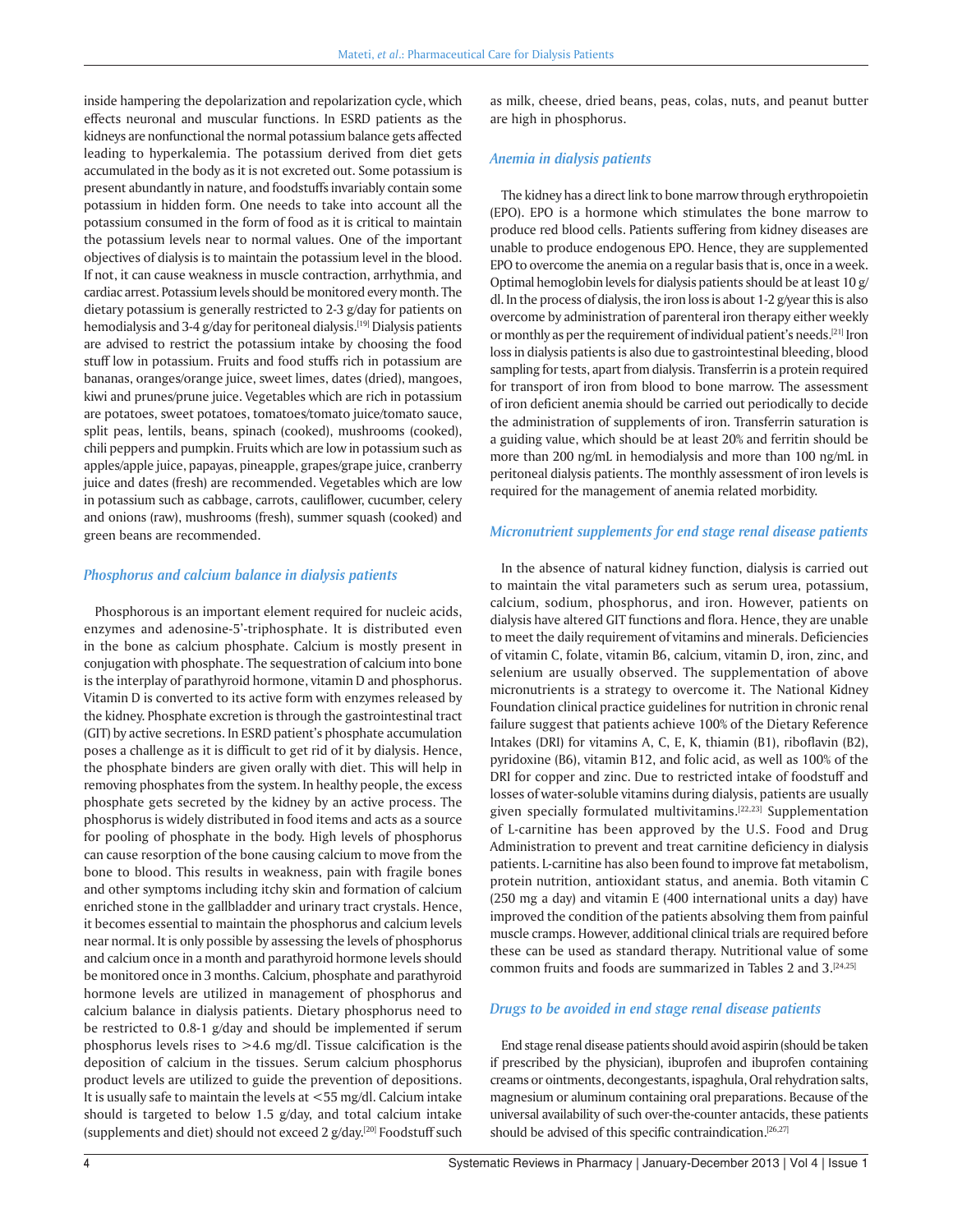| Table 2: Nutritional value of some common fruits |                       |                |                     |           |                          |           |                           |              |                        |                |                       |                |                         |           |
|--------------------------------------------------|-----------------------|----------------|---------------------|-----------|--------------------------|-----------|---------------------------|--------------|------------------------|----------------|-----------------------|----------------|-------------------------|-----------|
| Name of the<br>fruit (nutritional                | <b>Protein</b><br>(g) |                | <b>Iron</b><br>(mg) |           | <b>Potassium</b><br>(mg) |           | <b>Phosphorus</b><br>(mg) |              | <b>Calcium</b><br>(mg) |                | <b>Sodium</b><br>(mg) |                | <b>Energy</b><br>(kcal) |           |
| value/ $100 g$ )                                 | <b>India</b>          | <b>US</b>      | <b>India</b>        | <b>US</b> | <b>India</b>             | <b>US</b> | <b>India</b>              | <b>US</b>    | <b>India</b>           | <b>US</b>      | <b>India</b>          | <b>US</b>      | <b>India</b>            | <b>US</b> |
| Orange                                           | 0.7                   | 0.94           | 0.32                | 0.10      | 9.5                      | 8         | 20                        | 4            | 26                     | 40             | 4.5                   | $\Omega$       | 48                      | 47        |
| Mango, ripe                                      | 0.6                   | 0.82           | 1.3                 | 0.16      | 205                      | 168       | 4                         | 4            | 4                      | $\mathsf{L}$   | 26                    |                | 74                      | 60        |
| Banana, ripe                                     | 1.2                   | 1.09           | 0.36                | 0.26      | 88                       | 358       | 36                        | 22           | 17                     | 5              | 36.6                  |                | 116                     | 89        |
| Sapota (Chikoo)                                  | 0.7                   | 0.44           | 1.25                | 0.80      | 269                      | 193       | 27                        | 12           | 81                     | 21             | 5.9                   | 12             | 98                      | 83        |
| Pineapple                                        | 0.4                   | 0.54           | 2.42                | 0.29      | 37                       | 109       | 9                         | 8            | 20                     | 3              | 34.7                  |                | 46                      | 50        |
| Papaya, ripe                                     | 0.6                   | 0.47           | 0.5                 | 0.25      | 69                       | 182       | 3                         | 10           | 17                     | 20             | 06                    | 8              | 32                      | 43        |
| Guava, country                                   | 0.9                   | 0.95           | 0.27                | 0.26      | 91                       | 417       | 28                        | 40           | 10                     | 18             | 5.5                   | $\overline{2}$ | 51                      | 68        |
| Apple                                            | 0.2                   | 0.26           | 0.66                | 0.12      | 75                       | 107       | 4                         | $\mathbf{H}$ | 10                     | 6              | 28                    |                | 59                      | 52        |
| Grapes pale green                                | 0.5                   | 0.72           | 5.52                | 0.36      |                          | 9         | 30                        | 20           | 20                     | 0              |                       | $\overline{2}$ | 71                      | 69        |
| Pomegranate                                      | 1.6                   | 1.67           | 1.79                | 0.30      | 133                      | 236       | 70                        | 36           | 10                     | 0              | 0.9                   | 3              | 65                      | 83        |
| Lemon                                            |                       | 1.10           | 0.26                | 0.60      | 270                      | 138       | 10                        |              | 70                     | 26             | $\qquad \qquad -$     | $\overline{2}$ | 57                      | 29        |
| Coconut water                                    | $\mathsf{I}$ .4       | 0.72           | 0.1                 | 0.29      | <b>NA</b>                | 250       | 10                        | 20           | 24                     | 24             | <b>NA</b>             | 105            | 24                      | 9         |
| Jack fruit, ripe                                 | 1.72                  | 1.72           | 0.23                | 0.60      | $\overline{\phantom{a}}$ | 303       | 21                        | 36           | 24                     | 34             | $\qquad \qquad -$     | 3              | 95                      | 95        |
| Water melon                                      | 0.2                   | 0.61           | 7.9                 | 0.24      | 160                      | 112       | 12                        | $\mathbf{H}$ | $\mathbf{H}$           | $\overline{7}$ | 27.3                  |                | 16                      | 30        |
| Custard-apple                                    | 1.6                   | $\overline{2}$ | 4.31                | 0.71      | <b>NA</b>                | 382       | 47                        | 21           | 17                     | 30             | <b>NA</b>             | 4              | 104                     | 0         |
| Strawberry                                       | 0.7                   | 0.67           | 1.8                 | 0.41      | <b>NA</b>                | 153       | 30                        | 24           | 30                     | 6              | <b>NA</b>             |                | 44                      | 32        |
| Muskmelon (Kharbuja)                             | 0.3                   | <b>NA</b>      | 0.21                | <b>NA</b> | 341                      | <b>NA</b> | 20                        | <b>NA</b>    | 32                     | <b>NA</b>      | 104.6                 | <b>NA</b>      | 17                      | <b>NA</b> |
| Amla                                             | 0.5                   | <b>NA</b>      | 1.2                 | <b>NA</b> | 225                      | <b>NA</b> | 20                        | <b>NA</b>    | 50                     | <b>NA</b>      | 5                     | <b>NA</b>      | 58                      | <b>NA</b> |
| Sweet lime (Musambi)                             | 0.8                   | <b>NA</b>      | 0.7                 | <b>NA</b> | 490                      | <b>NA</b> | 30                        | <b>NA</b>    | 40                     | <b>NA</b>      |                       | <b>NA</b>      | 43                      | <b>NA</b> |
| Dates, fresh                                     | 1.2                   | .8             | 0.96                | 0.90      |                          | 696       | 38                        | 62           | 22                     | 64             |                       |                | 44                      | 277       |

NA = Data not available

| Table 3: Nutritional value of some common Indian food stuffs |                       |                     |                          |                           |                        |                       |                         |  |  |  |
|--------------------------------------------------------------|-----------------------|---------------------|--------------------------|---------------------------|------------------------|-----------------------|-------------------------|--|--|--|
| Name of the food stuff (nutritional<br>value/100 g)          | <b>Protein</b><br>(g) | <b>Iron</b><br>(mg) | <b>Potassium</b><br>(mg) | <b>Phosphorus</b><br>(mg) | <b>Calcium</b><br>(mg) | <b>Sodium</b><br>(mg) | <b>Energy</b><br>(kcal) |  |  |  |
| Egg(hen)                                                     | 13.3                  | 2.1                 | 73                       | 220                       | 60                     | 78                    | 173                     |  |  |  |
| Chicken with bone                                            | 16                    | 1.31                | 189                      | 149                       | П                      | 20                    | 70                      |  |  |  |
| Chicken without bone                                         | 25                    | 0.34                | 332                      | 198                       |                        | 25                    | 109                     |  |  |  |
| Mutton, muscle                                               | 18.5                  | 2.5                 | 270                      | 150                       | 150                    | 33                    | 194                     |  |  |  |
| Milk (buffalo's)                                             | 4.3                   | 0.2                 | 90                       | 130                       | 210                    | 9                     | 67                      |  |  |  |
| Milk (cow's)                                                 | 3.2                   | 0.2                 | 140                      | 90                        | 120                    | 73                    | 67                      |  |  |  |
| Curd (cow's milk)                                            | 3.1                   | 0.2                 | 130                      | 83                        | 149                    | 32                    | 60                      |  |  |  |
| Prawn                                                        | 9.1                   | 5.3                 | 262                      | 278                       | 323                    | 66                    | 89                      |  |  |  |

#### *Vaccinations for dialysis patients*

All dialysis patients should be recommended vaccinations such as diphtheria tetanus (every 10 years), pneumococcal (every 3-5 years), meningococcal (in case of an epidemic), influenza (once a year), chicken pox (every 10 years), measles mumps/rubella and hepatitis B for all patients who have not been vaccinated and are not immune to the infection.<sup>[28,29]</sup> All hemodialysis patients should be assessed by annual testing of antibody to hepatitis B surface antigen (anti-HBs) and a booster dose should be administered when anti-HBs levels decline to  $<$  10 mIU/mL.<sup>[30]</sup>

### **Conclusion**

The knowhow and practice should go hand in hand to attain good quality of life in all chronic conditions including ESRD. In the arena of health care, gaps in the basic and applied knowledge are prevalent and have their own impact on patient's attitude and practice, which are usually ignored or taken as granted irrespective of their economic status or educational background. There is an utmost need for all patients to get information in the area of disease, drugs and lifestyle. This forms the premises for the provision of PC in all chronic conditions including ESRD. Kidney failure pushes the patients into an inflexible situation where in massive adjustments for pH, calcium, potassium, and sodium serum levels turn out to be critical. Although dialysis supplements some of the vital functions of the kidney it cannot be a replacement for the kidney itself. Dialysis is a cumbersome and risky process requiring the patients and their attendants to be on high alert. Even minor variations in diet, lifestyle and ignorance about the disease can lead to severe consequences leading to admissions to Intensive Care Unit or death. For effective management and sustainable quality of life there is a need for sustained support for patients. Doctors and nurses are found to be busy in routine management of dialysis, hence are not available for elaborate patient education. The clinical pharmacists who are experts in pharmacokinetic and pharmacodynamic aspects of drugs and with background of pharmacotherapy and health sciences are best suited for patient education and counseling of ESRD patients on dialysis. There are many examples of successful models where in the pharmacists are established as a vital link between doctor, nurse and the patients. The PC is a holistic approach for improving the quality of life of the patient taking into account the different aspects of treatment monitoring, documentation and updating the doctor, nurses, and patients.